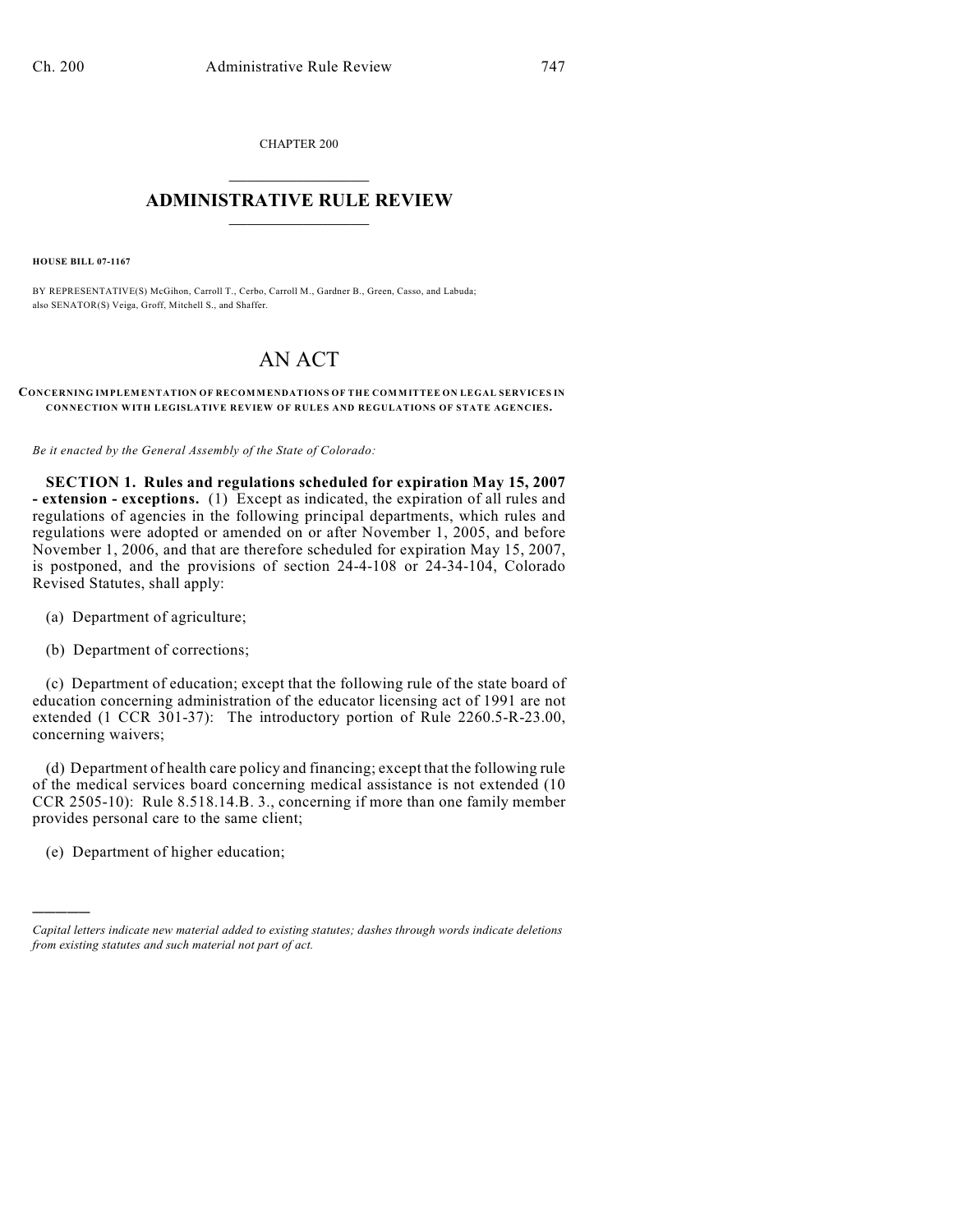(f) Department of human services; except that the following rules of the state board of human services concerning general information and policies are not extended (12 CCR 2509-1):

(I) Rule 7.000.73 B., concerning the state department shall assess a uniform fee for the purpose of conducting employment and volunteer background screening;

(II) Rule 7.000.73 C., concerning the state departmentshall review the fee at least annually;

(III) Rule 7.000.73 D., concerning the state department is authorized to set the fee not to exceed \$35;

(IV) Rule 7.000.73 E., concerning the state department shall notify the state board of human services of changes to the fee at least annually;

(V) Rule 7.000.73 F., concerning when the state department anticipates changing the fee under the parameters set forth above;

(VI) Rule 7.000.73 G., concerning the state department shall notify interested persons by way of the department's background investigations unit website;

(g) Department of labor and employment; except that the following rules of the division of oil and public safety concerning boilers and pressure vessels are not extended (7 CCR 1101-5):

(I) Section 1-7-1 (b), concerning 20 square feet heating surface (not applicable to electric boilers);

(II) Section 1-9, concerning exemptions;

(III) Section 5-1, concerning requirements for owner-user inspection organizations;

(h) Department of law;

(i) Department of local affairs;

(j) Department of military and veterans affairs; except that the following rules of the adjutant general, division of veterans affairs concerning operations and maintenance of the veterans memorial cemetery of western Colorado (VMCWC) are not extended (8 CCR 1509-1):

(I) The fee schedule table contained in Rule 8 CCR 1509.3 A.;

(II) Rule 8 CCR 1509.3 A. (1), concerning fees assume the VA provides the \$300 burial allowance to VMCWC for eligible veterans' interments;

(III) Rule 1509.5, concerning fee for use of VMCWC facilities;

(k) Department of natural resources;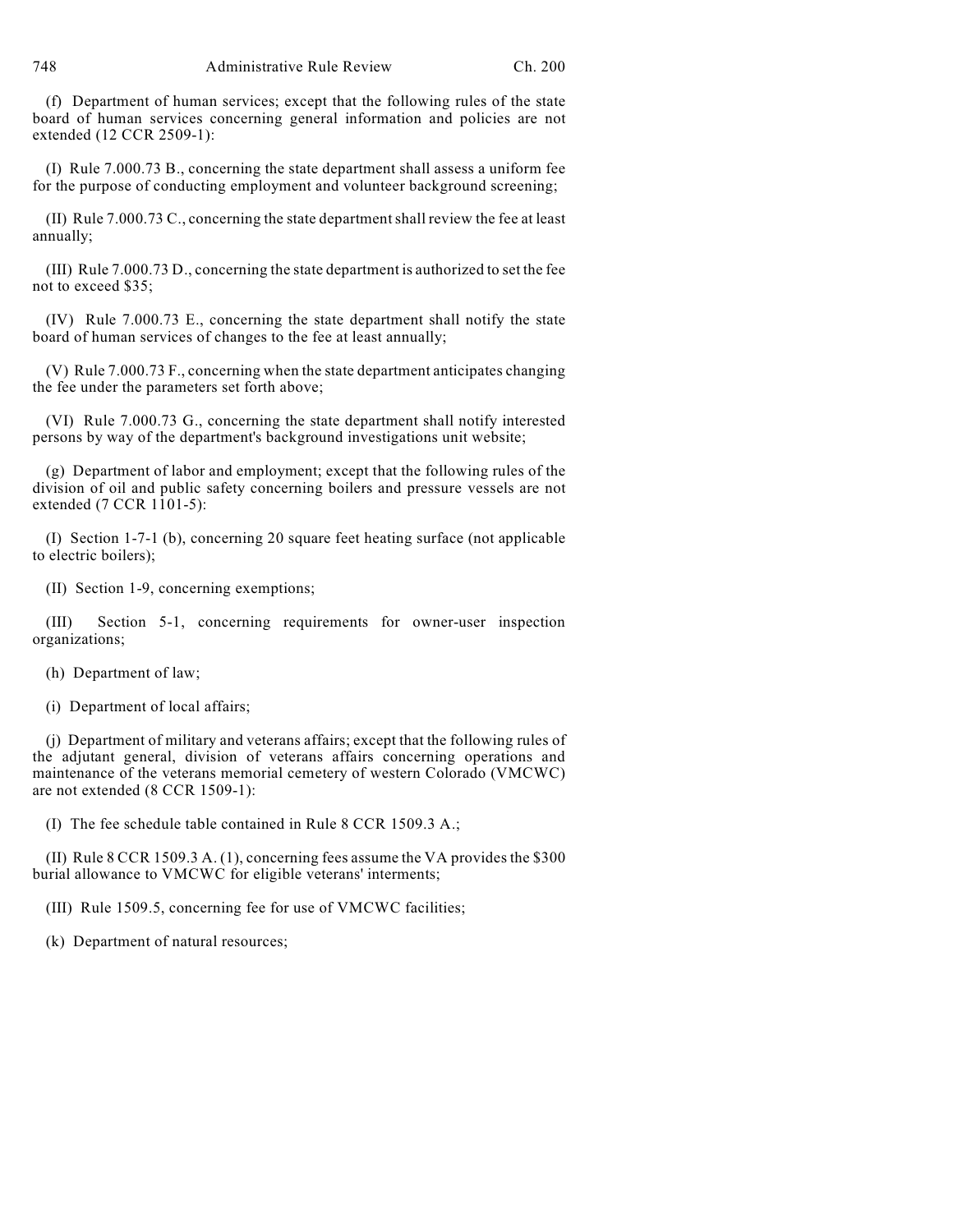(l) Department of personnel;

(m) Department of public health and environment;

(n) Department of public safety;

(o) Department of regulatory agencies; except that the following rule of the state banking board concerning trust companies is not extended (3 CCR 701-6): Rule TC5, concerning investment in small business investment companies;

(p) Department of revenue; except that the following rules are not extended:

(I) The following rules of the taxpayer service division concerning severance tax (1 CCR 201-10):

(A) Regulation 39-29-104, concerning in addition to all other taxes, there is levied a tax upon the severance of all molybdenum ore;

(B) Regulation 39-29-106.1, concerning in addition to all other taxes, there is levied a tax upon the severance of coal;

(II) The following rule of the division of liquor enforcement concerning liquor code (1 CCR 203-2): Regulation 47-918. C., concerning the patron may not place the container in the passenger area of a motor vehicle;

(q) Department of state; except that the following rules are not extended:

(I) The following rules of the secretary of state concerning election rules (8 CCR 1505-1):

(A) Rule 26.2.2, concerning if an elector whose name is not in the registration records, appears in person at the county clerk and recorder's office and states that he or she has timely registered;

(B) Rule 38.10, concerning prior to January 1, 2006, election judges shall make one certificate for each vote center;

(C) Rule 38.12, concerning after January 1, 2006, reconciliation shall consist of a race-by-race comparison by precinct of the received tabulation;

(II) The following rule of the secretary ofstate concerning campaign and political finance (8 CCR 1505-6): Rule 1.14 b., concerning at least annually gives the membership organization specific written permission to transfer dues to a political committee or small donor committee;

(r) Department of transportation; except that the following rules of the chief engineer concerning the motorcycle operator safety training program are not extended (2 CCR 602-3):

(I) Rule I., concerning authority and purpose;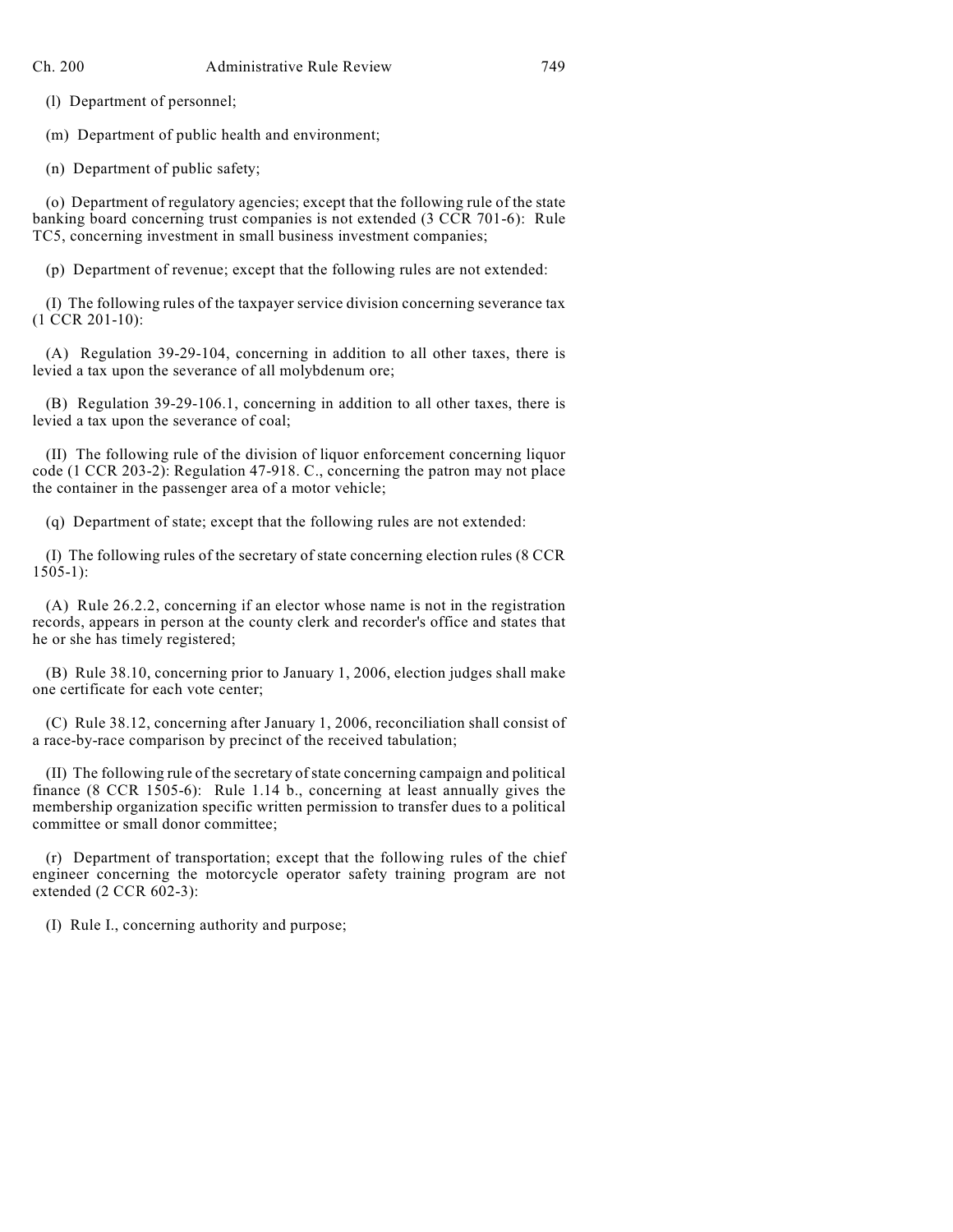(II) Rule II., concerning definitions;

(III) Rule III., concerning program sponsor application requirements;

(IV) Rule IV., concerning program sponsor certification requirements;

(V) Rule V., concerning program instruction certification requirements;

(VI) Rule VI., concerning maintenance of program instructor certification;

(VII) Rule VII., concerning program instructor training;

(VIII) Rule VIII., concerning approved motorcycle operator safety training courses;

(IX) Rule IX., concerning motorcycle requirements;

(X) Rule X., concerning program range requirements;

(XI) Rule XI., concerning quality assurance;

(XII) Rule XII., concerning program funds and contract procedures;

(XIII) Rule XIII., concerning denial, suspension, and revocation of certification;

(XIV) Rule XIV., concerning notice and hearing requirements;

(XV) Rule XV., concerning reinstatement standards for program sponsors and program instructors;

(XVI) Rule XVI., concerning advisory committee.

(2) The expiration of all rules and regulations of the public employees' retirement association, which rules and regulations were adopted or amended on or after November 1, 2005, and before November 1, 2006, and which are therefore scheduled for expiration May 15, 2007, is postponed.

(3) The expiration of all rules and regulations of the Colorado office of economic development, in the office of the governor, which rules and regulations were adopted or amended on or after November 1, 2005, and before November 1, 2006, and which are therefore scheduled for expiration May 15, 2007, is postponed; except that the following rule of the director of the Colorado office of economic development concerning certified capital companies' program is not extended (8 CCR 1501-2): The portion of the Rule on certified capital companies' program that is captioned "annual audit by an independent certified public accountant".

(4) The expiration of all rules and regulations of the commission on information management in the office of information technology, in the office of the governor, which rules and regulations were adopted or amended on or after November 1, 2005, and before November 1, 2006, and which are therefore scheduled for expiration May 15, 2007, is postponed.